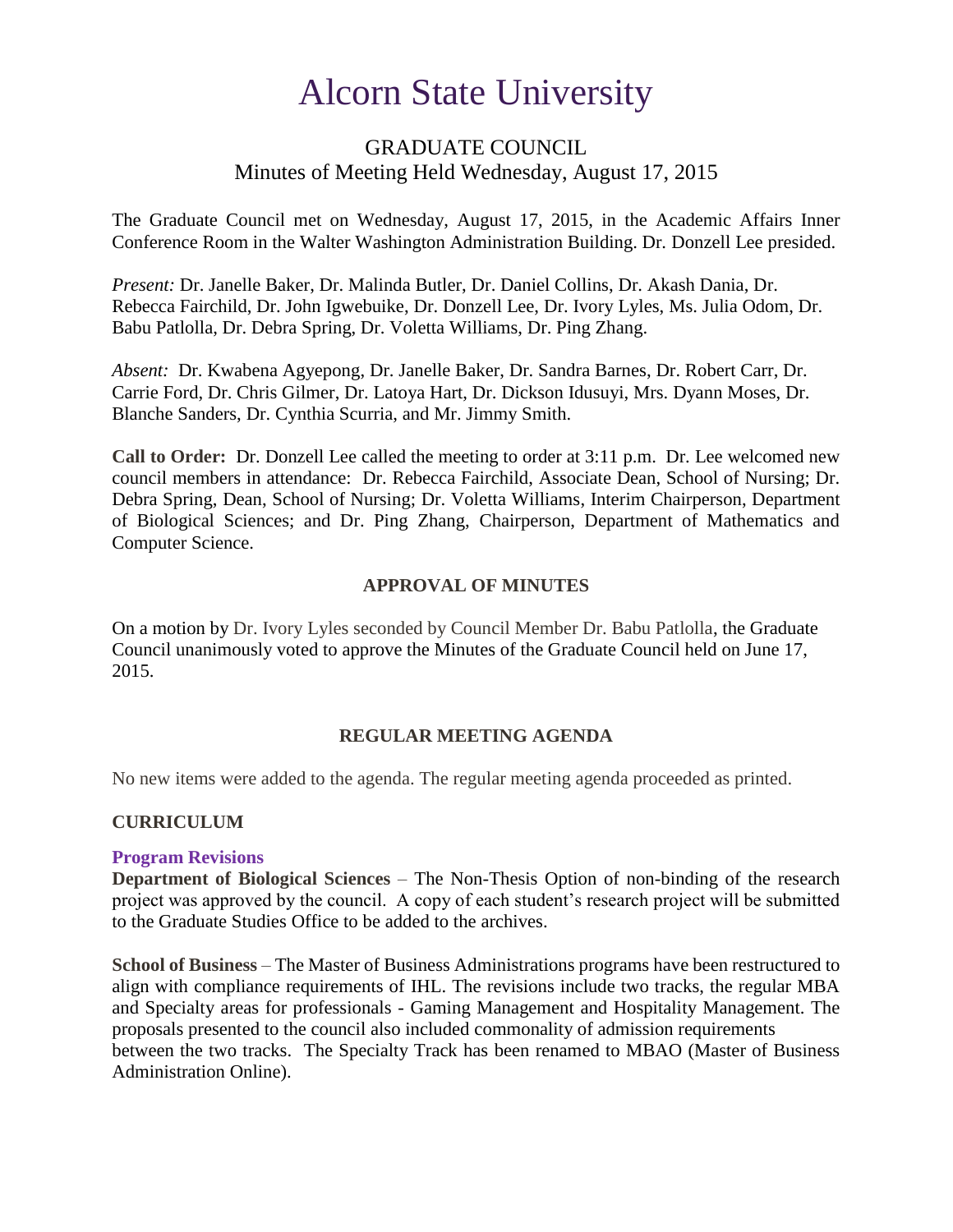**Department of Health and Physical Education** – The proposal to extend exit requirements for the Athletic Administration and Coaching Program was tabled until the next meeting to allow the chair of the department an opportunity to present this proposal.

## **Course Revisions**

**Department of Biological Sciences** – The proposal to discontinue the requirement to write a paper and have it judged to meet the Graduate Writing Proficiency Requirement was approved. ST 597, EN 500, and AN 501 were approved as options students can enroll to meet the writing proficiency for the Master of Science in Biology. Students must pass the course with a letter grade of 'B' or higher.

**Department of Graduate Nursing** – Dr. Spring gave rationale for changes in course offerings. Several courses have been renumbered and sequenced in the revamping process to meet accreditation recommendations by the National League for Nursing Accrediting Commission (NLNAC).

#### **Course Revisions**

#### **Family Nurse Practitioner Proposed Changes**

NU 511: *Graduate Style Writing* - Change course to NU 500.

- NU 501: *Professional Role Development* Add this course as first of a three-course sequence to address professional nursing development; current content is embedded into the Theories of Advanced Practice Nursing course NU 505.
- NU 503: *Advanced Pharmacology* Course number changed from NU 506.
- NU 504: *Theoretical Foundations in Nursing* Course number changed from NU 505 to 504.
- NU 505: *Advanced Health Assessment* Course number and sequence, increase from two (2) hour course to three (3) hour course.
- NU 505 L: *Advanced Health Assessment Lab* (60 clinical lab hours) Course number changed from NU 503L to NU 505L.
- NU 506: *Research Methods* Course number changed from NU 504 to NU 506.
- NU 507: *Health Policy* Course name changed from Rural Health Policy to Health Policy; course number from NU 514 to NU 507.
- NU 508: *Clinical Management Theory I Adult Health* Course number from NU 507 to NU 508.
- NU 509: *Clinical Management Practicum I* (120 clinical practicum hours) Course number from NU 508 to NU 509.
- NU 514: *Introduction to Genetics* Addition to curriculum.
- NU 510: *Clinical Management Theory II* (Women's Health) Moved from summer semester to fall semester; course being offered with pediatrics since much of the content overlaps (maternalchild/newborn)
- NU 511: *Clinical Management Practicum II* (120 clinical practicum hours) Moved from summer semester to fall semester; course being offered with pediatrics since much of the content overlaps (maternalchild/newborn)
- NU 512: *Clinical Management Theory III* (Pediatric Health) Moved from summer semester to fall semester; course being offered with pediatrics since much of the content overlaps (maternalchild/newborn)
- NU 513: *Clinical Management Practicum III* (120 clinical practicum hours) Moved from summer semester to fall semester; course being offered with pediatrics since much of the content overlaps (maternal-child/newborn)
- NU 590 & NU 592: *Thesis I and Research Project I* Increased Thesis I to three (3) hours for two consecutive semesters instead of two (2) hours for three consecutive semesters.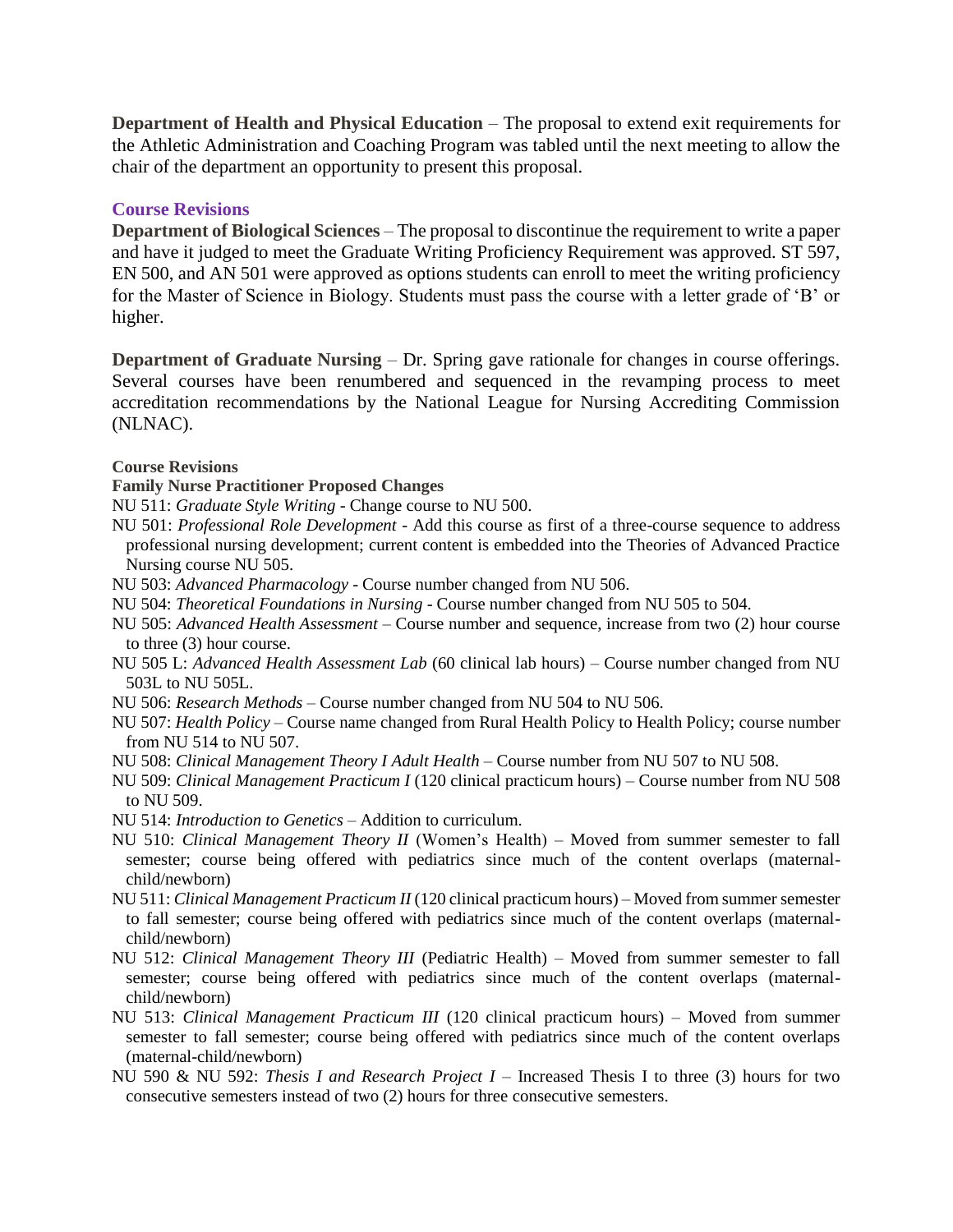- NU 518: *Synthesis Practicum* (240 clinical practicum hours) Increased the number of semester credit hours and clinical hours.
- NU 591 and NU 593: *Theses II and Research Project II* Increased Thesis I to three (3) hours for two consecutive semesters instead of two (2) hours for three consecutive semesters.

#### **Nurse Educator Proposed Changes**

- NU 502: *Advanced Pathophysiology* Sequence moved from Year 2 Semester 4 to Year 1 Semester1.
- NU 503: *Advanced Pharmacology* Course number changed from NU 506.
- NU 504: *Theoretical Foundations in Nursing* Course number changed from NU 505 to 504.
- NU 505: *Advanced Health Assessment* Course number and sequence, increase from two (2) hour course to three (3) hour course.
- NU 505 L: *Advanced Health Assessment Lab* (60 clinical lab hours) Course number changed from NU 503L to NU 505L.
- NU 506: Research Methods Course number changed from NU 504 to NU 506.
- NU 507: *Health Policy* Course name changed from Rural Health Policy to Health Policy; course number from NU 514 to NU 507.
- NU 530: *Curriculum Theory & Design in Nursing Education* Course name changed from Foundations in Nursing Education to Curriculum Theory & Design in Nursing Education.
- NU 531: *Curriculum Strategies & Roles in Nursing Education* Course name changed from Nursing Education Roles & Methods to Curriculum Strategies & Roles in Nursing Education.
- NU 532: *Assessment & Evaluation in Nursing Education* Course name changed from Evaluation for Nursing Education to Assessment and Evaluation in Nursing Education.
- NU 533: *Nursing Education Practicum* (180 hours education practicum hours); 60 clinical practicum hours) – This practicum includes three (3) hours of educational practicum for a total of 180 hours and one (1) hour clinical specialty area of student's choice; the one (1) hour clinical practicum is currently NU 534 Focused Practicum.
- NU 539: *Capstone Project* Addition to curriculum.

## **GRADUATE FACULTY**

a) Graduate Faculty – Listed below are names of applicants who applied for graduate faculty membership and were approved by Graduate Council members:

#### **School of AREAS**

#### **School of Arts and Sciences**

Dr. Shenika Poindexter.......Assistant Professor, New Appointment, ASU Associate Member

#### **School of Business**

| <b>School of Education and Psychology</b> |  |
|-------------------------------------------|--|
|                                           |  |
|                                           |  |
|                                           |  |
|                                           |  |
|                                           |  |
|                                           |  |